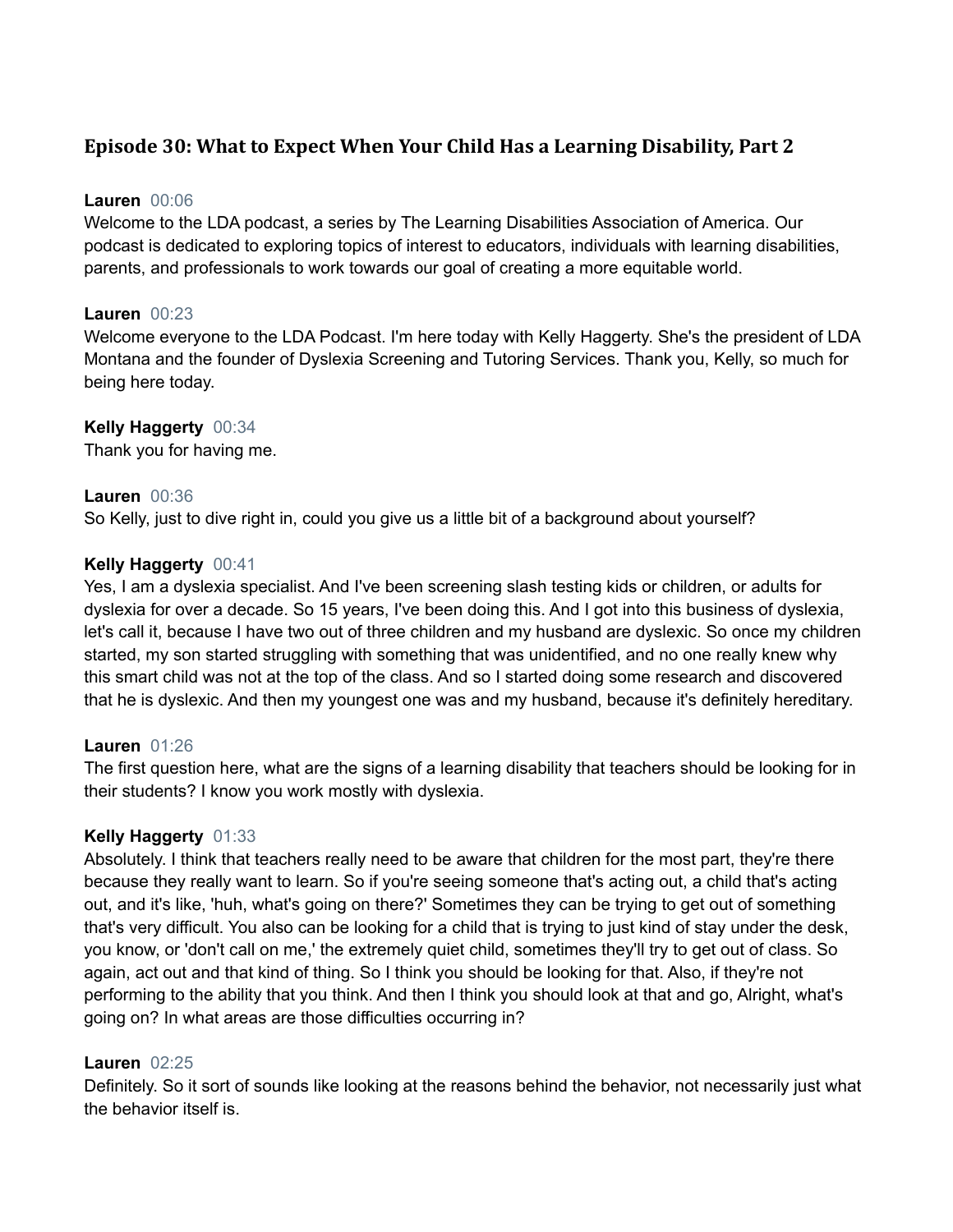#### **Kelly Haggerty** 02:33

Exactly, exactly. And there are specifics as to things to be looking for, especially with dyslexia. If a child can verbally give you the answers to questions, and have a vocabulary for it and go, 'Oh, yeah, I know all about that.' But then when it comes to putting those answers down on paper, there's a disconnect. And that's a huge thing to be looking for.

### **Lauren** 02:57

Absolutely. So if you're an educator who's noticing some of these signs, what should your first steps be?

### **Kelly Haggerty** 03:03

You know, I think most teachers that are in the classroom, they have steps that they are supposed to follow, their principals have told them, and they go right through those steps. And the schools obviously have a way that they know that you're supposed to bring that to the principal's attention. And so they have their steps to go 'okay, yeah, there's a disconnect, I think we should have them tested for a learning disability.' But I think one of the most important things that teachers can do, also, is to keep the parents in the loop. A lot of times parents feel like they're kind of left out. And they're like, 'Well, gosh, I thought everything was going fine. And now you're telling me.' And so I hear this all the time, where parents are like, 'Gosh, I know they're smart and I didn't know anything about this.' And they feel like they've kind of been left out. So it is very important for those teachers to keep them on top of it.

### **Lauren** 03:58

So what are some common accommodations and strategies that you can use to work with a student with LD?

### **Kelly Haggerty** 04:03

There are a lot of things that teachers can do in the classroom. And I think it makes it a safe zone for children. They want to go to school and they want to perform well. And when they get there, that anxiety starts coming on and so they need it to be safe. Some of the things they can do is don't call on them to read. Now this again would be more for dyslexia because if it's a different learning disability, maybe reading isn't something that they really struggle with. But for dyslexia, it's very important that the child feels like they can read a passage in front of their peers, so don't call them unless they raise their hand. Another huge accommodation in the classroom would be to provide audiobooks or audio instruction. And there are some things like a C-Pen, which is kind of a really cool tool, they're about 200 bucks, but there's an air bud, and if the parents purchase it, they can have it and just have instructions read to them in the classroom through this earbud. So it's kind of a miracle tool. Because for the first time, it's like, 'oh, well, I know the answer to that,' and they're not having to put energy into reading those instructions and things. And then a lot of times, they're already burned out by the time they've decoded, like a story problem or something. And so if we're really trying to get the answer, they need it either read to them, or on audio in some form. So that's a great thing that they can do. Again, they can answer verbally. So if you know a child is struggling, and you're like, 'This does not make sense. I know they know the material, why can't they get it down on paper?' Take some time and see if you can do a verbal test, maybe after school, and find out if the material is really learned. It's also important that they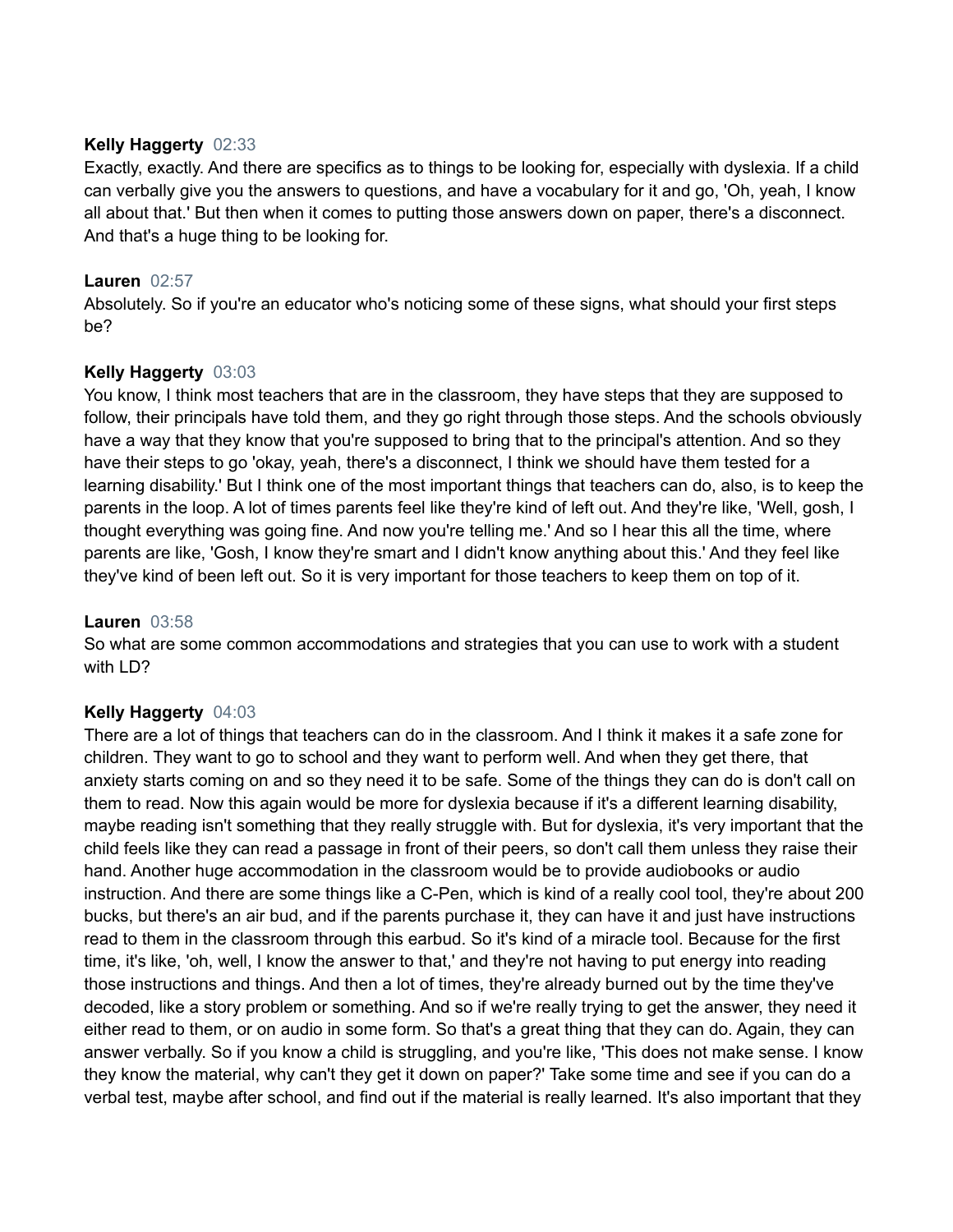accept dictated work, like from their parents. If they have homework, just know that they've worked, a dyslexic child works three or four times harder, all day long, trying to keep up. And I'm sure that's how it is for other learning disabilities also. So our job as a parent is to make sure that they're not spending all of their time doing homework after school. So it's very important that the teachers accept dictated work and say, 'Okay, what do you know,' and then the parent can just write out that answer for them. I think it's also important to reduce assignments. More, especially in math, isn't necessarily better. If you have two problems that are the same, it's very important that it's just like, 'okay, just have them do one.' Because they will have a homework assignment that might take someone without a learning disability 10 minutes could take up to an hour, depending on what it is. So I think that's really important. One accommodation also that I love, and I think is for mainly for a little bit older, like third and fourth grade, is provide notes. Sometimes that disconnect between trying to get-kids that are dyslexic struggle with spelling. So if they're trying to copy off the board, it's like, 'I don't necessarily know how to spell that word.' And also, if they're struggling with reading, so they're taking that letter by letter off the chalkboard, or off, I guess it's just off the whiteboard. So it's important that if they can listen to the lecture, that auditory memory a lot of times is just a gift. But if they're trying to take notes, they've lost it. So it's important just push print, if you can do that, or have a student give them their notes. And that should be for anybody in the classroom, it doesn't necessarily have to be for those that have learning disabilities, it's a great thing. If you have an auditory memory for what the teacher is saying, and you can pass that test 90% already, heck, why not go for it that way? So I think those are some of the main ones. There are a lot of accommodations, like preferential seating, those kinds of things, don't keep them in for recess to do work, they need to go outside and play and be social and be around their friends.

#### **Kelly Haggerty** 08:11

We definitely need to have them reevaluate because some of that's in kindergarten or first grade, you know, they're obviously not taking notes yet. So when we evaluate a child for dyslexia, I give them all of the accommodations through high school. And so I tell parents, you're not going to need all of these, pick the top ones. And it's a living, breathing document, especially if they have a 504 plan through the school. So it's like go in, get evaluated, say, 'Yep, we need this one this year, we don't need this one.' And our goal is to get rid of those accommodations. And so that child is immersed in the classroom and doesn't really need them. But once they get into high school, it can be something like 'yeah, don't make them take foreign language.' It can be more time on the ACT only. So if they're down to just those type of accommodations at that point, that's great. Our screening tests that we run are good for college. Also, the colleges around here, they send those students to us for the disability services office. And they need to know, they need to identify what the learning disability is. And then they can provide those students to take their tests down at the learning disabilities office, so they get more time on tests. That's a great accommodation that I forgot to mention earlier is just give the students more time. If everyone's looking at them going, 'Okay, I'm done.' 'I'm done.' Well then there's that stress and that anxiety that starts to come. And so let them have that, do the testing in a private setting, let them have more time. Have them come after school or before school when everyone else maybe doesn't even know. But the college accommodations, they will provide audiobooks once a college student has purchased books then and they have proof with the receipt, then they have all the capability to go ahead and provide the audiobooks on any device that they want. And that's a huge, huge thing for a college students. The blue book book tests, if they still have to do big huge writing paragraphs or pages, they can talk that into a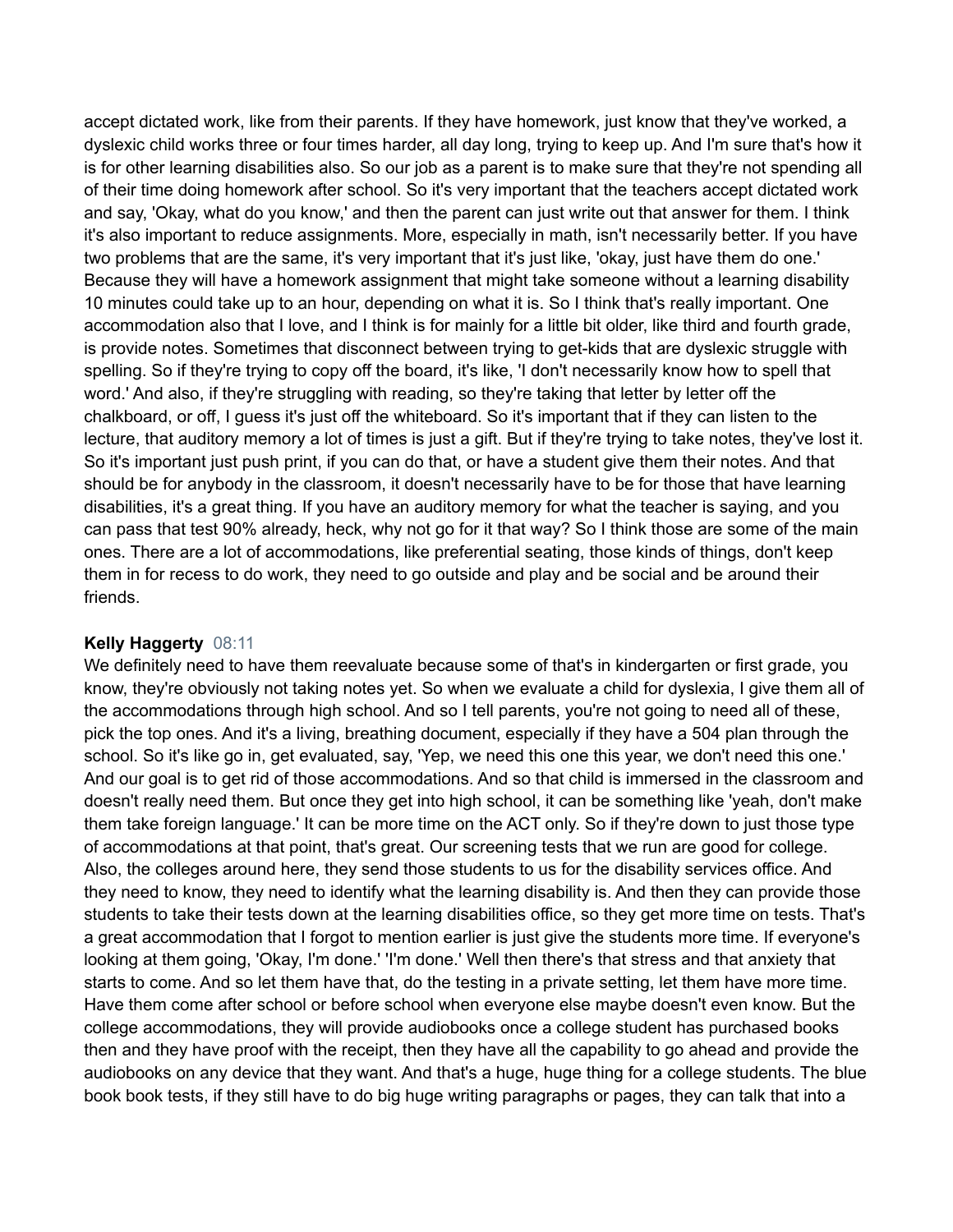recording device. So all of the kinds of technology, it's a great time to have a learning disability, because there are so many devices out there that can make it better, all of the word processing that wasn't around years ago. Everybody's using it.

### **Lauren** 10:37

Well that sort of leads into my next question, which is how do you go about finding what works for a student with LD? What's your process for sort of measuring what's effective and what maybe they don't need?

### **Kelly Haggerty** 10:48

Yeah, well, specifically, again, to dyslexia, when a parent or an adult, it can be them too, when they call, we spend time with them on the phone, we spend at least 20 minutes with them, looking through warning signs, making sure that this isn't something else. We don't move forward unless we're 95% sure that we're dealing with someone that is dyslexic. I send them to a neuropsychologist, or I will be really honest and say, 'Yeah, this doesn't look like what I'm used to dealing with.' So that's the main thing. And then we just give them suggestions. It's 'Do you want to go forward with the screening test?' And if we do, we're gonna run 10 to 12 different tests to prove dyslexia. And you can't prove it with just one test, you need them all to kind of go, 'Okay, this proves that this proves it, this proves it.' So there's no denying it. And then we will discover the severity level of dyslexia, we also look for something called dysgraphia, which is a handwriting issue that can go right along with dyslexia 70% of the time. So I'm looking for that, I'm checking to see if that is going on also. Many times, we've got an- I'm not a doctor, so ADD is not my specialty, ADHD. But we definitely see that 40% of the time too, and parents can be very concerned whether that's all that's going on, because a lot of times they're kind of led into that area, which is perfectly fine. But in my opinion, a lot of times the anxiety of having a learning disability is so great for these kids who are just like 'What's wrong, why, why am I not getting this?' And so there's a stress level, and I'm seeing more and more younger children like kindergarten first graders that are the parents are catching that there's something going on earlier. And that's fantastic. Because the child is already anxious, they're already thinking, 'Gosh, we need to medicate.' And it's like, let's get this under control. And let them know that a program is actually going to work, and that they don't need to be struggling with that and feeling so stressed out about it. And then let's see what else is going on, and whether you need to move forward with that.

### **Lauren** 13:04

Right. So it sounds like a huge partnership between teachers and parents and just having that constant communication.

# **Kelly Haggerty** 13:09

It really is. When they come in for an evaluation, then they have to decide whether or not, all right, so do you want to move forward with that test? It's about a 15 page report. We'll give them recommendations and accommodations, we'll find out if they're ready for it. The Orton Gillingham program, we use a program called the Barton System. That's the one that is going to be used around here the most. There are other great OG programs out there, we just don't don't have them around here. So we're going to lead them in the right direction, if they want to go with the testing, they can, but otherwise, we're going to have our tutors, they can go into tutoring without doing the testing. Also, we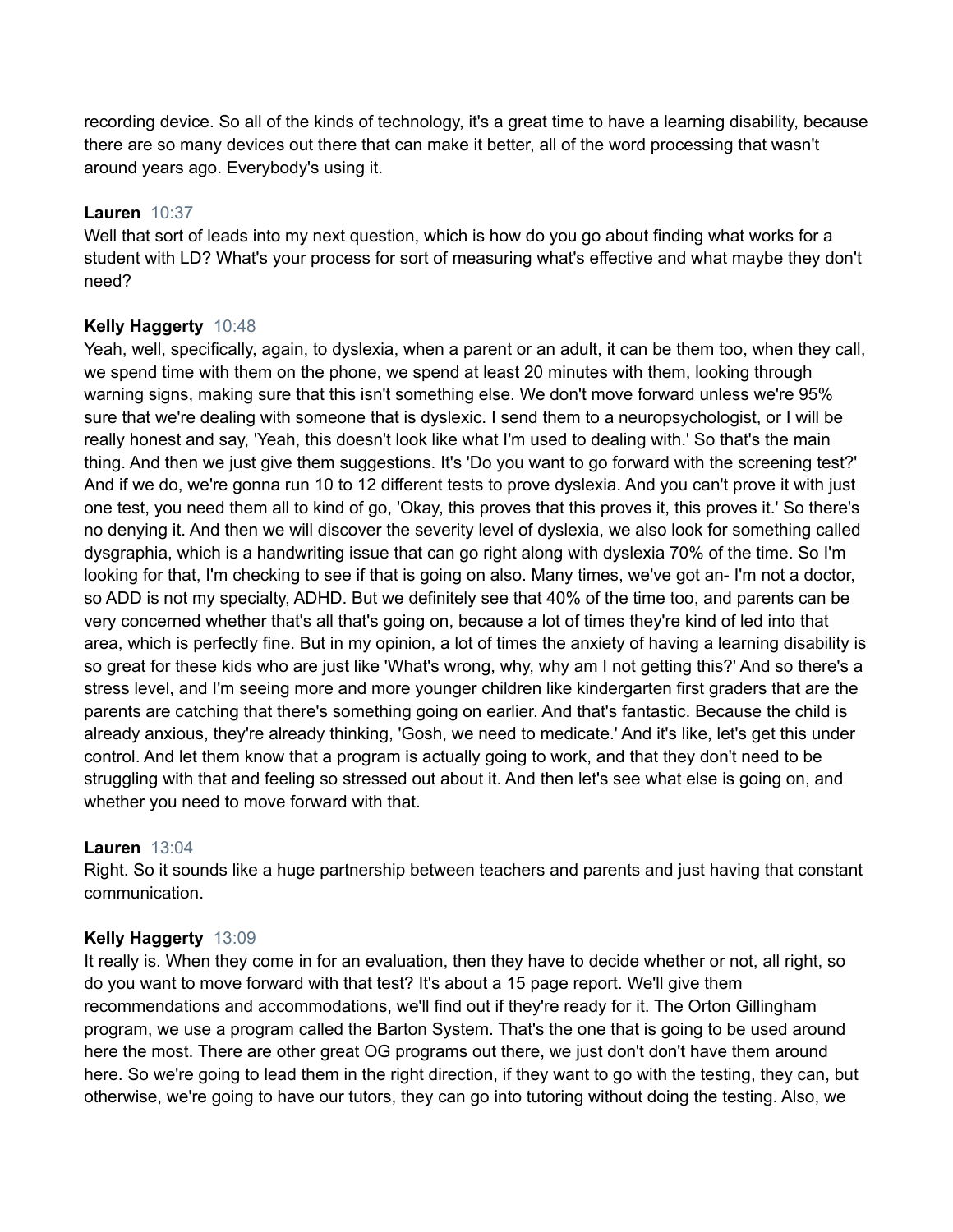would still do a free screening, we have to make sure that they're ready for the program that we have, and everybody starts at the same level. And I have had children where they go really fast through the first part, which is just connecting phonemes. And for those listeners, phoneme is different than phonics. And that was something when I first got into this I did not understand. And phoneme is just sounds, manipulating sounds with your eyes closed. So being able to take a sound out and put another sound in and then make a different word. And most dyslexic children don't understand the phoneme, there's a disconnect with the phoneme. So they think cat is one sound versus three sounds. And that's really important. So we have to make that connection. And it's kind of like math. If you don't understand, if there's that base layer, that there's a disconnect, you can't move on to the next. I think it's really important also, that teachers in the school classroom, if they can figure out what sounds and letter names those children are missing, and use like a sound page and have their own individual sound page at their desk. It will take some time on their own to check out all of the letters of the alphabet. And guarantee there's going to be-so now again, that's with dyslexia, there's going to be some G J confusion, they're going to be confused about the letter C, and the sounds of the C C K K. And there's reasons why C switches to a different sound. So it's not that the child-dyslexia is not an intelligence issue at all, average or highly intelligent. So we want the parents, we want the students to realize that this is not intelligence, it's just your brain processes language differently. It's very important that they understand that. Once a child comes in here, and they realize that, they settle down. It's like, wow. And I have children that will do the tests, and they're like, 'I like it here.' And they feel comfortable, because it's a place where we understand. And for dyslexia, we work with the best kids in the world. I tell parents that you don't need to be embarrassed that we're calling this learning disability dyslexia. It's time for the world to know that dyslexia exists. And that this is not something to be embarrassed about. We work with the best kids in the world. Their personality, they can wrap a teacher around their finger, they typically can make friends really easily. Not that there aren't some shy dyslexic kids, but they are the outside of the box thinkers. And they are the ones that are going to go out and change the world if we can just get some of this grade school stuff figured out.

#### **Kelly Haggerty** 16:46

And then it's get them up on technology. You know, once dyslexic, always dyslexic, we wouldn't even want that to go away. I wouldn't. I'm just like, no, that's the outside of the box thinker, thr I can see things, I can think three dimensional, well, I can't do that. So it's very important that we just make sure that our dyslexic individuals move forward and go and do all the great things that they need to do in this world. We'd be lost without them.

#### **Lauren** 17:13

Absolutely, yes. So you had mentioned all the new changing technology and things and it's so hard to keep up with it. How do you keep up with the latest practices, the latest research on learning disability instruction?

#### **Kelly Haggerty** 17:28

Yeah, a lot of times I get it through the Learning Disability Association, the Barton website, there are some or she sends out a newsletter, and LDA also, so there's so much with technology now, and all of the podcasts and things. Yeah, and I go to, you know, with COVID, there's been some, like the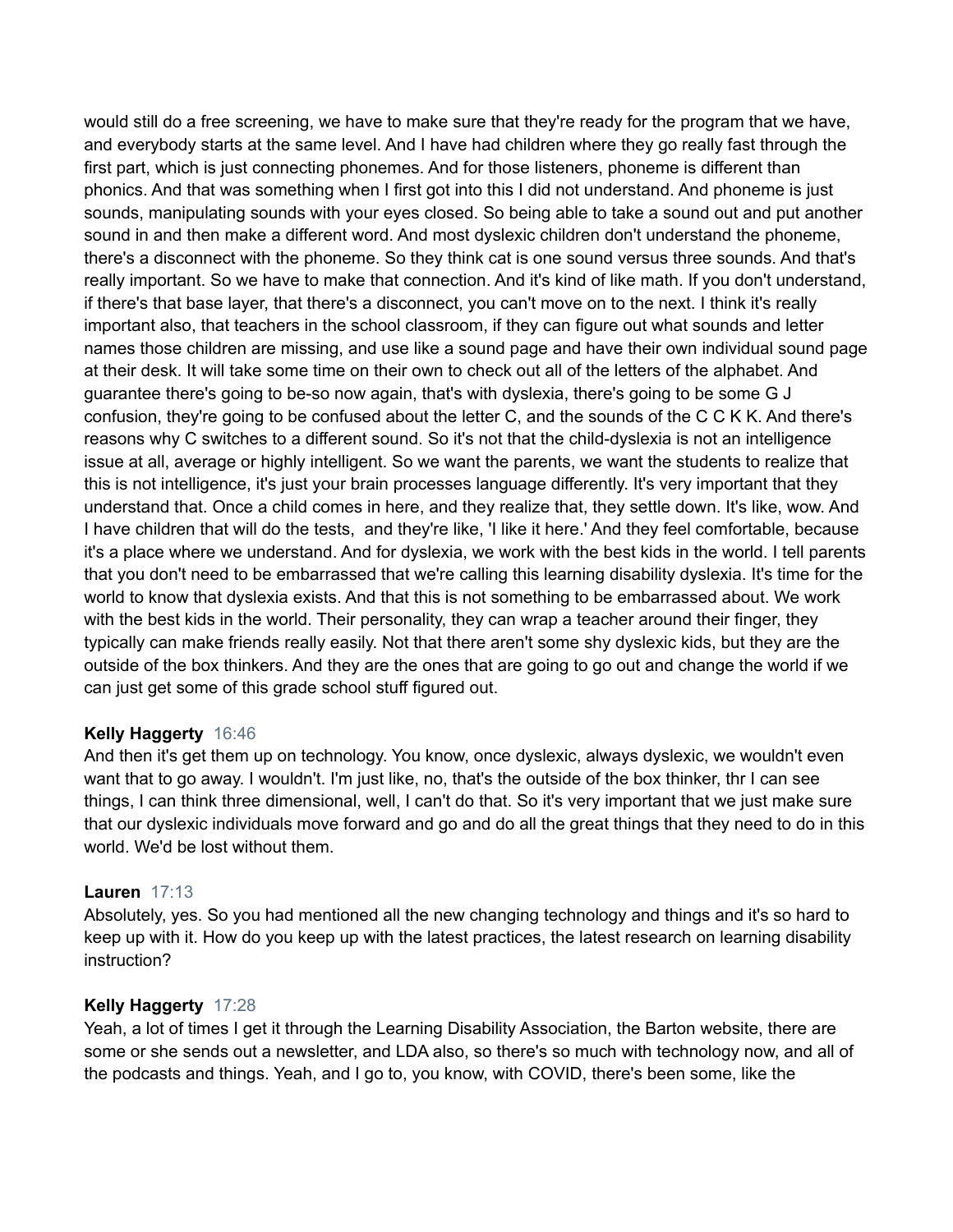International Dyslexia Association, some of those conferences, we've gone to some virtually or whatever, but it's definitely a lot better in person. And just just different little trainings and things.

#### **Lauren** 18:05

Well you touched on this a little bit, but are there different ways to boost the social and emotional well being of a student with LD?

## **Kelly Haggerty** 18:13

Absolutely, I think it's really important. And I tell parents this all the time, that once they start getting into the correct tutoring program for dyslexia and Orton Gillingham program, I literally see them standing straight within a couple of weeks. Straighter, I should say. Which seems really...I think, okay, when is that not going to happen? But I've seen high schoolers where they come in, and they're walking straighter. The child comes in, and they're just all over the place and they're trying to distract to begin with, you know, because they could do all these great things, and then all of a sudden, within a couple of weeks, they kind of settle down. So it really does give them confidence, and makes them understand that for the first time, this program, or what we're doing is finally going to work and it's not just another program where 'Okay, memorize this word, memorize this word.' So a lot of the programs that are for non-dyslexic kids, they have a visual memory, so it's kind of a mixture between phonics and using visual memory. So read it, look at it, know it. And so when that's not dyslexic, they look at a word like 'does' and it goes in their memory bank. It's like, okay, that word is 'does' and then three lines later that word 'does' comes up it's like, oh, there it is. Oh, and then they're looking at there, oh, there it is, there it is. Someone that's dyslexic, the weaker that visual memory for words, the more severe they are. So it's like, the parents says 'Okay, that word says 'does.' All right. Okay. They see it again. And then the parents like, 'okay, there it is. That word is what? And it was 'does; remember it was 'does, okay?' Three lines later, they don't recognize it. That's a weak visual memory for black and white service words. And so they need to know how to decode. So once they come in once they start getting, even if they're they're just identified as this is what this is, this isn't an intelligence issue. There's such a relief to that. And I've seen it in this year alone, I've seen some middle schoolers, high school, that it's like, 'No, I'm so glad to know this.' And they'll come in my office, because I have them come in when we go over the testing results. And many of them tear up or cry, because it's such a relief. And they need to know now whether they go on to college. A lot of times, they're so beat up and they just really don't like school, they need to know and they need to know that to go do the great things.

### **Lauren** 20:40

So what advice do you have for working with students with LD within the general education classroom? What would you say to those teachers?

### **Kelly Haggerty** 20:47

I think it's really important that they realize that like with dyslexia, 17-20% of the population. So in a classroom, they've got five students that are dyslexic. So that's a huge percentage. And the severity level can be from mild to profound. We would never, with mild, you wouldn't come see me. And I've never seen a profoundly dyslexic child either. But they really need to know that there are kids in here that are struggling with-and again, I specialize in dyslexia-so they need to be aware of that. Now a lot of times where they're not a specialist, they are not allowed to say, 'we think it might be this,' but if a